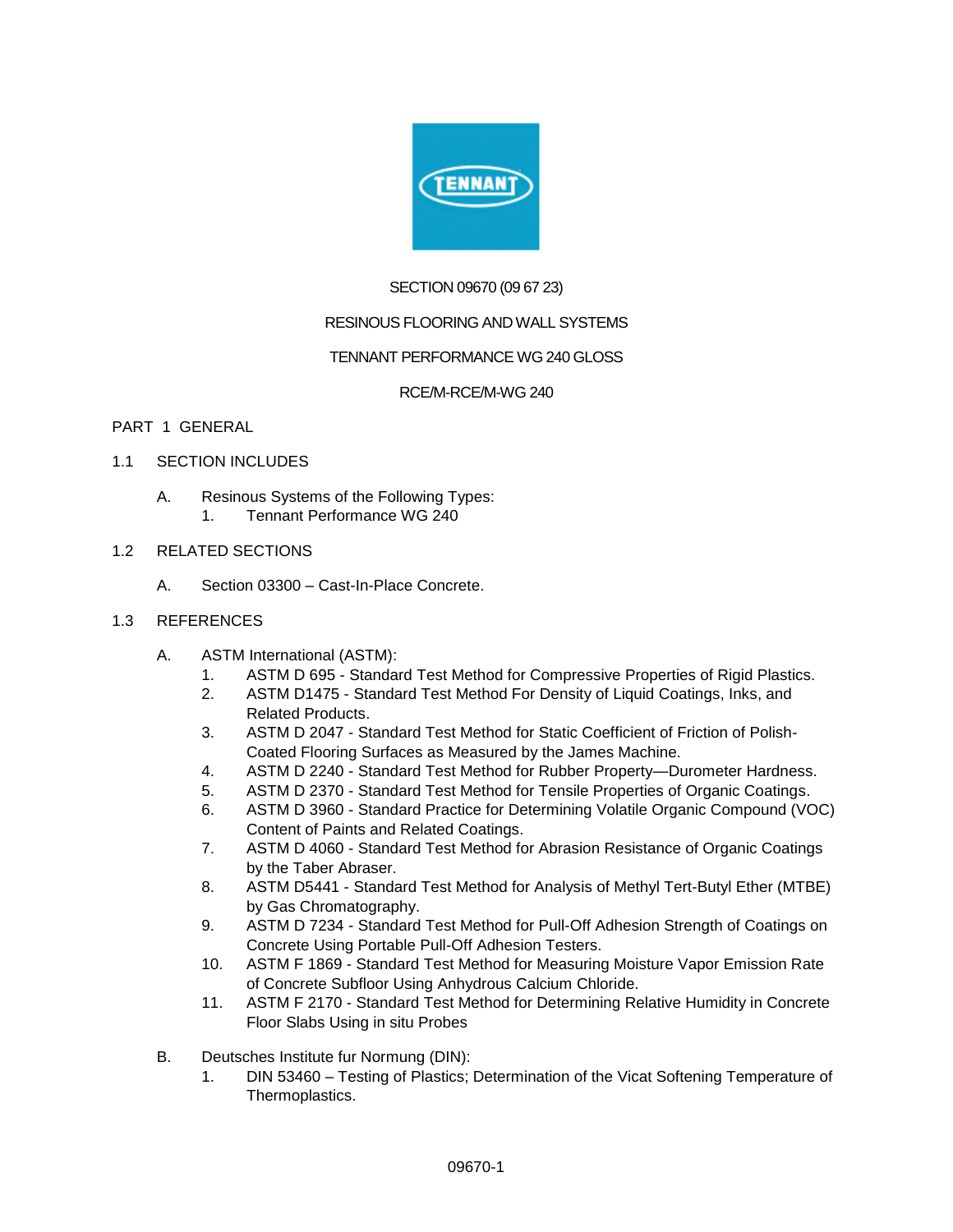- C. International Concrete Repair Institute (ICRI):
	- 1. ICRI 310.2R Selecting and Specifying Concrete Surface Preparation for Sealers, Coatings, Polymer Overlays, and Concrete Repair.
- D. Military Specifications (MIL):
	- 1. MIL-D-3134J Deck Covering Materials.
- E. National Floor Safety Institute (NFSI):
	- 1. ANSI/NFSI B101.1 Test Method for Measuring Wet SCOF of Common Hard-Surface Floor Materials.
- 1.4 SUBMITTALS
	- A. Submit under provisions of Section 01300.
	- B. Product Data:
		- 1. Manufacturer's data sheets on each product to be used, including properties, VOC content, wet static coefficient of friction, compressive strength, tensile strength, elongation and similar properties.
		- 2. Preparation instructions and recommendations.
		- 3. Storage and handling requirements and recommendations.
		- 4. Typical installation methods.
	- C. Verification Samples: Two representative units of each system, including color and texture.
	- D. Shop Drawings: Include details of materials, construction and finish. Include relationship with adjacent construction.
	- E. Manufacturer's Certification: Submit manufacturer's certification that materials comply with specified requirements and are suitable for intended application.
	- F. Manufacturer's Project References: Submit manufacturer's list of successfully completed resinous flooring system projects, including project name and location, name of architect, and type and quantity of flooring systems furnished.
	- G. Applicator's Project References: Submit applicator's list of successfully completed resinous flooring system projects, including project name and location, name of architect, and type and quantity of flooring systems applied.
	- H. Care and Maintenance Instructions: Submit manufacturer's care and maintenance instructions, including cleaning instructions.

## 1.5 QUALITY ASSURANCE

- A. Manufacturer Qualifications: Company specializing in manufacturing products specified in this section with a minimum five years documented experience.
- B. Applicator's Qualifications:
	- 1. Applicator regularly engaged, for a minimum of 5 years, in application of resinous flooring systems of similar type to that specified.
	- 2. Employ persons trained for application of resinous flooring systems.
- C. Source Limitations: Provide each type of product from a single manufacturing source to ensure uniformity.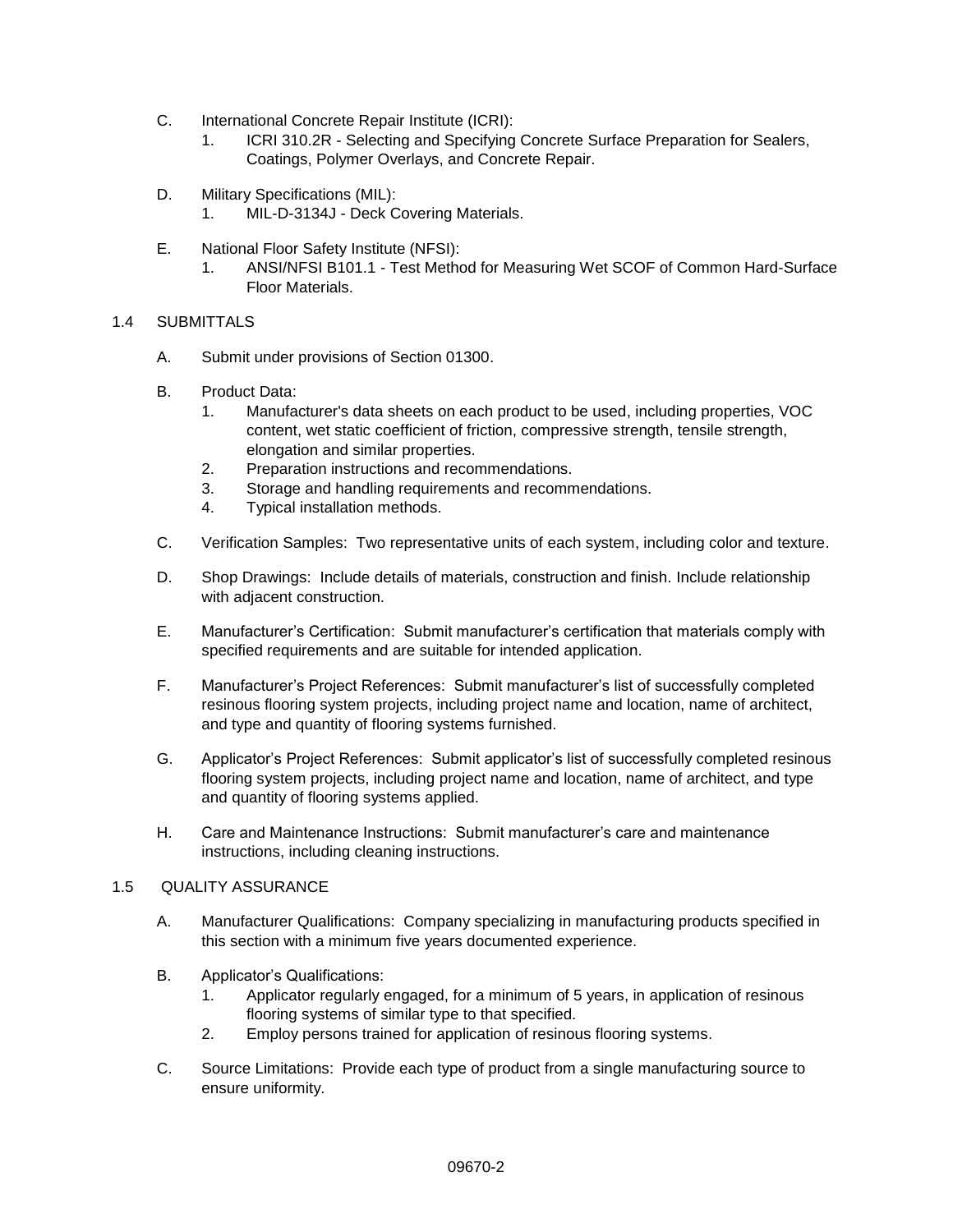- D. Mock-Up: Construct a mock-up with actual materials in sufficient time for Architect's review and to not delay construction progress. Locate mock-up as acceptable to Architect and provide temporary foundations and support.
	- 1. Intent of mock-up is to demonstrate quality of workmanship and visual appearance.
	- 2. If mock-up is not acceptable, rebuild mock-up until satisfactory results are achieved.
	- 3. Retain mock-up during construction as a standard for comparison with completed work.
	- 4. Do not alter or remove mock-up until work is completed or removal is authorized.

## 1.6 PRE-INSTALLATION CONFERENCE

A. Convene a conference approximately two weeks before scheduled commencement of the Work. Attendees shall include Architect, Contractor and trades involved. Agenda shall include schedule, responsibilities, critical path items and approvals.

### 1.7 DELIVERY, STORAGE, AND HANDLING

- A. Delivery Requirements: Deliver materials to site in manufacturer's original, unopened containers and packaging, with labels clearly identifying product name, manufacturer, and batch number.
- B. Storage and Handling Requirements:
	- 1. Store and handle materials in accordance with manufacturer's instructions.
	- 2. Keep materials in manufacturer's original, unopened containers and packaging until application.
	- 3. Store materials in clean, dry area indoors between 65 and 80 degrees F (18 and 27 degrees C).
	- 4. Store materials out of direct sunlight.
	- 5. Keep materials from freezing.
	- 6. Protect materials during storage, handling, and application to prevent contamination or damage.

#### 1.8 PROJECT CONDITIONS

- A. Apply flooring system under the following ambient conditions:
	- 1. Ambient and Concrete Floor Temperatures: Between 65 and 85 degrees F (18 and 29 degrees C).
	- 2. Material Temperature: Between 65 and 85 degrees F (18 and 29 degrees C).
	- 3. Relative Humidity: Maximum 80 percent.
	- 4. Dew Point: Floor temperature more than 5 degrees over dew point.
- B. Do not apply flooring system under ambient conditions outside manufacturer's limits.

### 1.9 WARRANTY

A. Submit manufacturer's standard warranty.

## PART 2 PRODUCTS

- 2.1 MANUFACTURERS
	- A. Acceptable Manufacturer: Tennant Coatings Inc., which is located at: 701 N. Lilac Dr.; Minneapolis, MN 55440; Toll Free Tel: 800-228-4943; Email[:request info](http://admin.arcat.com/users.pl?action=UserEmail&company=Tennant+Coatings+Inc.&coid=35973&rep=&fax=&message=RE:%20Spec%20Question%20(09670tnt):%20%20&mf=)  [\(Coatings@tennantco.com\);](http://admin.arcat.com/users.pl?action=UserEmail&company=Tennant+Coatings+Inc.&coid=35973&rep=&fax=&message=RE:%20Spec%20Question%20(09670tnt):%20%20&mf=) Web[:http://www.tennantcoatings.com](http://www.tennantcoatings.com/)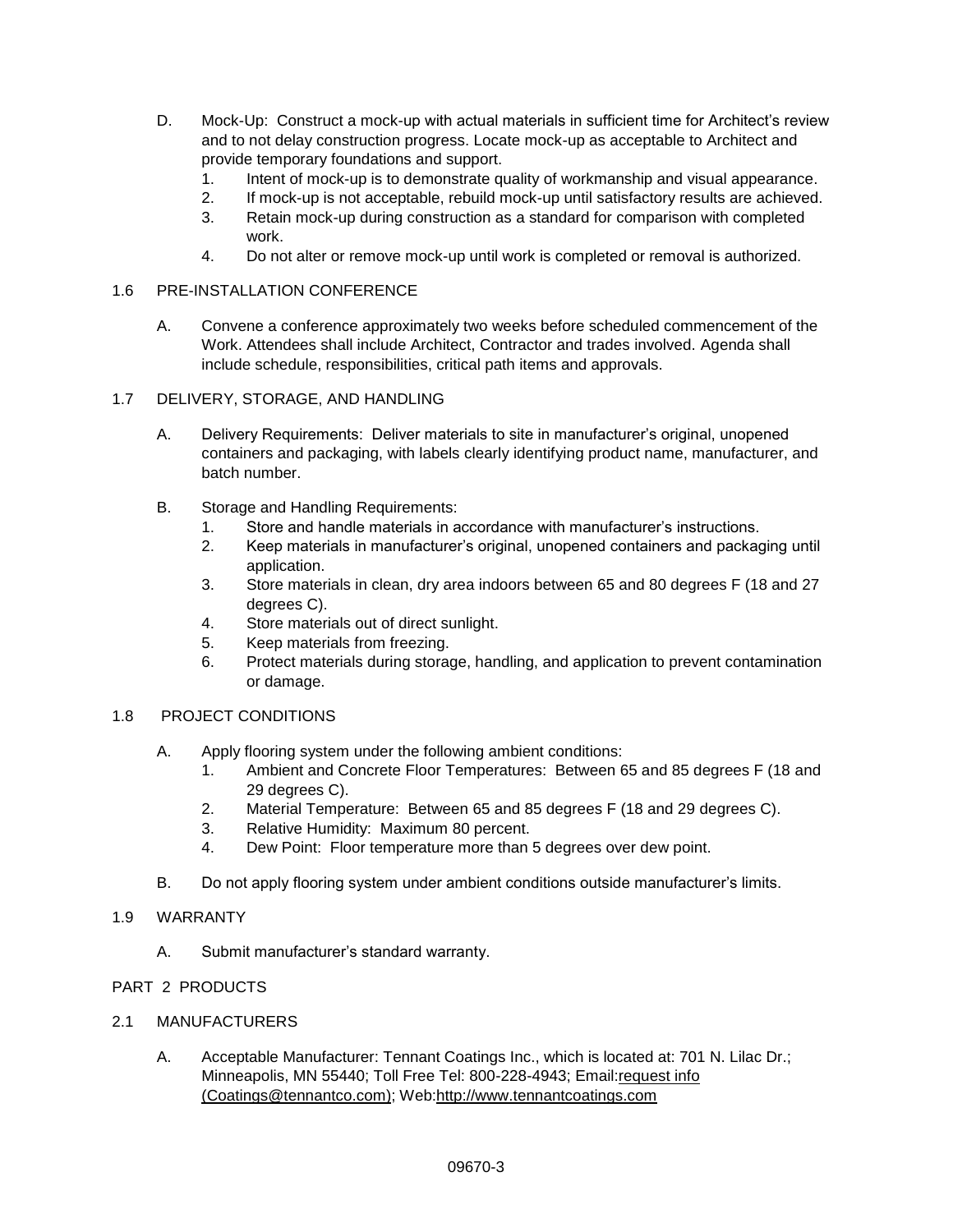- B. Requests for substitutions will be considered in accordance with provisions of Section 01600.
- 2.2 TENNANT PERFORMANCE WG-240
	- A. Tennant Performance WG-240, RCE/M-RCE/M-Wear Guard 240.
		- 1. Primer Coat: Eco-RCE/M, 3-5 mils.
		- 2. Build Coat: Eco-RCE/M, 17-13 mils.
		- 3. Topcoat: Wear Guard 240, 4 mils.
		- 4. Color: As selected by Architect from manufacturer's full range.

## 2.3 PRODUCT PROPERTIES

- A. Eco-RCE/M: A two-component, rapid cure high-solids epoxy. Applied at 3 mils (0.08 mm) for priming or up to 30 mils (0.76 mm) as a build coat.
	- 1. Volatile Organic Compound-VOC g/L, Calculated, 173.4
	- 2. Density-lb./gal (kg/L), ASTM D1475, A-9.46/1.135 | B-8.39/ 1.007 A/B-9.10 / 1.09
	- 3. Percent Solids (nonvolatiles), Calculated, 84.1
	- 4. Compressive Strength, psi (MPa), ASTM D695, 13,500 (93.1)
	- 5. Tensile Strength psi (MPa), ASTM D2370, 7,000 (48.3)
	- 6. Percent Elongation, ASTM D2370, 5
	- 7. Shore D Hardness, ASTM D2240, 75-80 @ 0 sec | 70-75 @ 15 sec
- B. Wear Guard 240: A one-component, moisture-cure aromatic urethane for protecting interior concrete floors.
	- 1. Volatile Organic Compound-VOC, ASTM D3960, A+B 2.06 lb./gal (247 g/L)
	- 2. Abrasion Resistance, Taber Abraser, CS-17 Taber Abrasion Wheel, 1,000 gram load, 1,000 revolutions, ASTM D4060, 20-30 mg/loss
	- 3. Coefficient of Friction-James Friction Test, ASTM D2047, 0.52-0.55
	- 4. Tensile Strength, ASTM, D2370, 5,600 psi (38.61 MPa)
	- 5. Percent Elongation, ASTM D2370, 76

## PART 3 EXECUTION

- 3.1 EXAMINATION
	- A. Examine concrete surfaces to receive flooring system. Verify concrete is structurally sound.
	- B. Moisture Testing of Concrete: Perform at least one of the following two tests to determine moisture in concrete. Type of test and frequence as recommended by manufacturer and installer.
		- 1. In-situ Probe Test:
			- a. Measure relative humidity in concrete in accordance with ASTM F 2170.
			- b. Application of flooring system shall start only if test results are below 75 percent relative concrete humidity.
			- c. If test results are above limits, notify Architect and flooring manufacturer in writing.
	- C. Do not begin preparation or installation until satisfactory moisture test results are achieved. Provide flooring manufacturer's recommended moisture vapor control coating if required.

## 3.2 PREPARATION

A. Clean surfaces thoroughly prior to installation.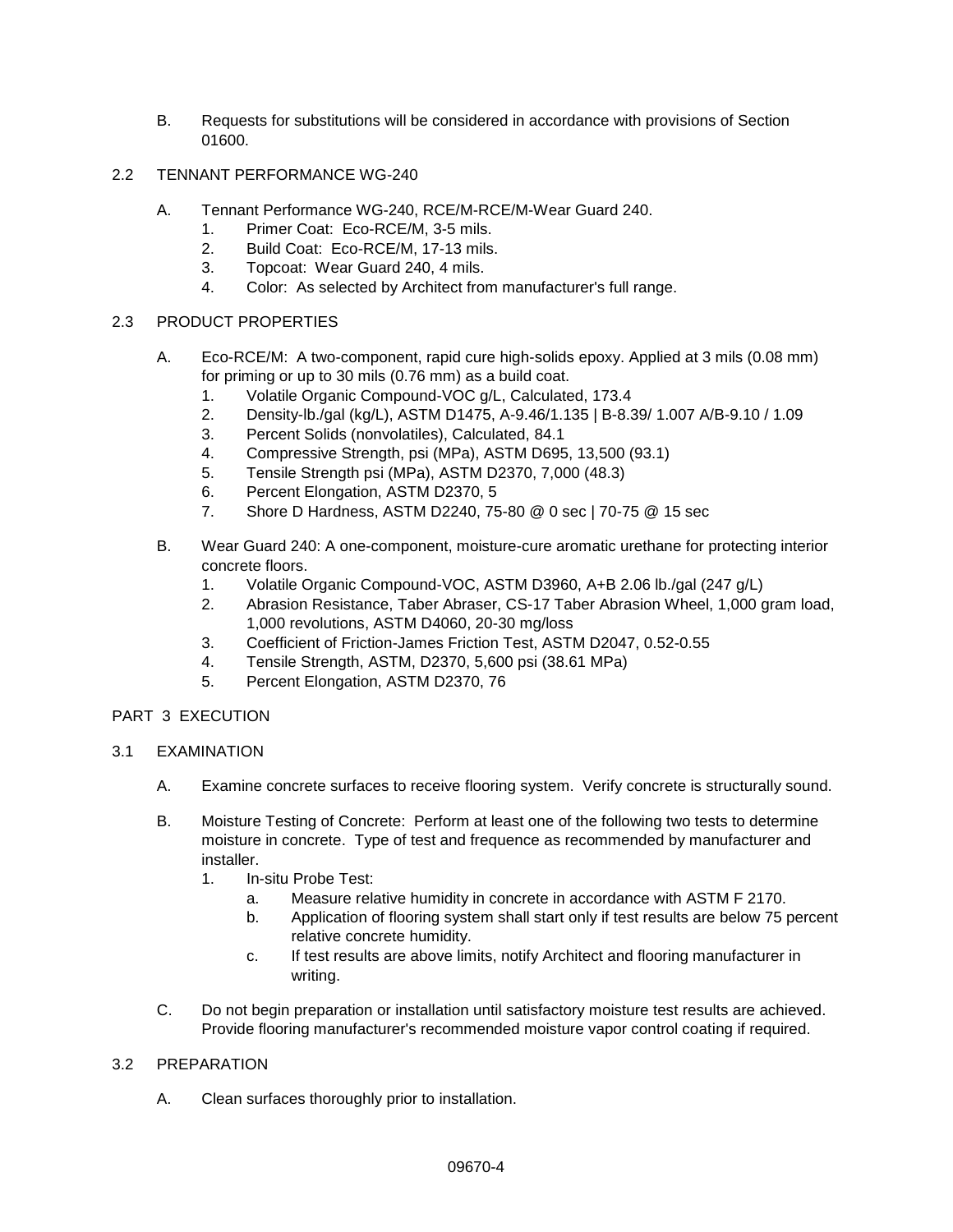- B. Protection of In-Place Conditions: Protect adjacent surfaces and adjoining walls from contact with flooring system materials.
- C. Surface Preparation:
	- 1. Prepare concrete surface in accordance with manufacturer's instructions.
	- 2. Remove dirt, dust, debris, oil, grease, curing agents, bond breakers, paint, coatings, sealers, silicones, and other surface contaminants which could adversely affect application of flooring system.
	- 3. Steel shot blast concrete to a minimum surface profile of ICRI 310.2R, CSP 5.
	- 4. Key-cut termination points with 1/4-inch (6-mm) by 1/4-inch (6-mm) cut.
	- 5. Patch depressions, divots, and cracks in concrete in accordance with manufacturer's instructions.
	- 6. Mechanically remove loose, delaminated, and damaged concrete and repair in accordance with manufacturer's instructions.
	- 7. Joints: Fill joints in accordance with manufacturer's instructions.

## 3.3 INSTALLATION

- A. Install flooring system in accordance with manufacturer's instructions and approved submittals at locations indicated on the Drawings.
- B. Ensure concrete is dry, clean, and prepared in accordance with manufacturer's instructions.
- C. Allow concrete to cure a minimum of 7 days before applying flooring system.
- D. Mixing:
	- 1. Mix material components together in accordance with manufacturer's instructions.
	- 2. Mix only enough material that can be applied within working time.
	- 3. Add and mix colorants with materials in accordance with manufacturer's instructions to achieve uniform color.
- E. Apply flooring system materials to obtain consistent mil thickness and smooth, uniform appearance and texture.
- F. Overlay: Apply overlay in accordance with manufacturer's instructions. Apply overlay to prepared concrete surface.
- G. Traction Aggregate: Broadcast traction aggregate in accordance with manufacturer's instructions. Broadcast traction aggregate into wet overlay.
- H. Cove:
	- 1. Apply cove primer and cove in accordance with manufacturer's instructions at locations indicated on the Drawings.
	- 2. Apply cove to height and shape as indicated on the Drawings.
	- 3. Apply cove to create seamless, smooth transition between flooring and walls.
- I. Seal Coat:
	- 1. Apply seal coat in accordance with manufacturer's instructions.
	- 2. Apply seal coat over traction aggregate.

#### 3.4 FIELD QUALITY CONTROL

A. Field Inspection: Coordinate field inspection in accordance with appropriate sections in Division 01.